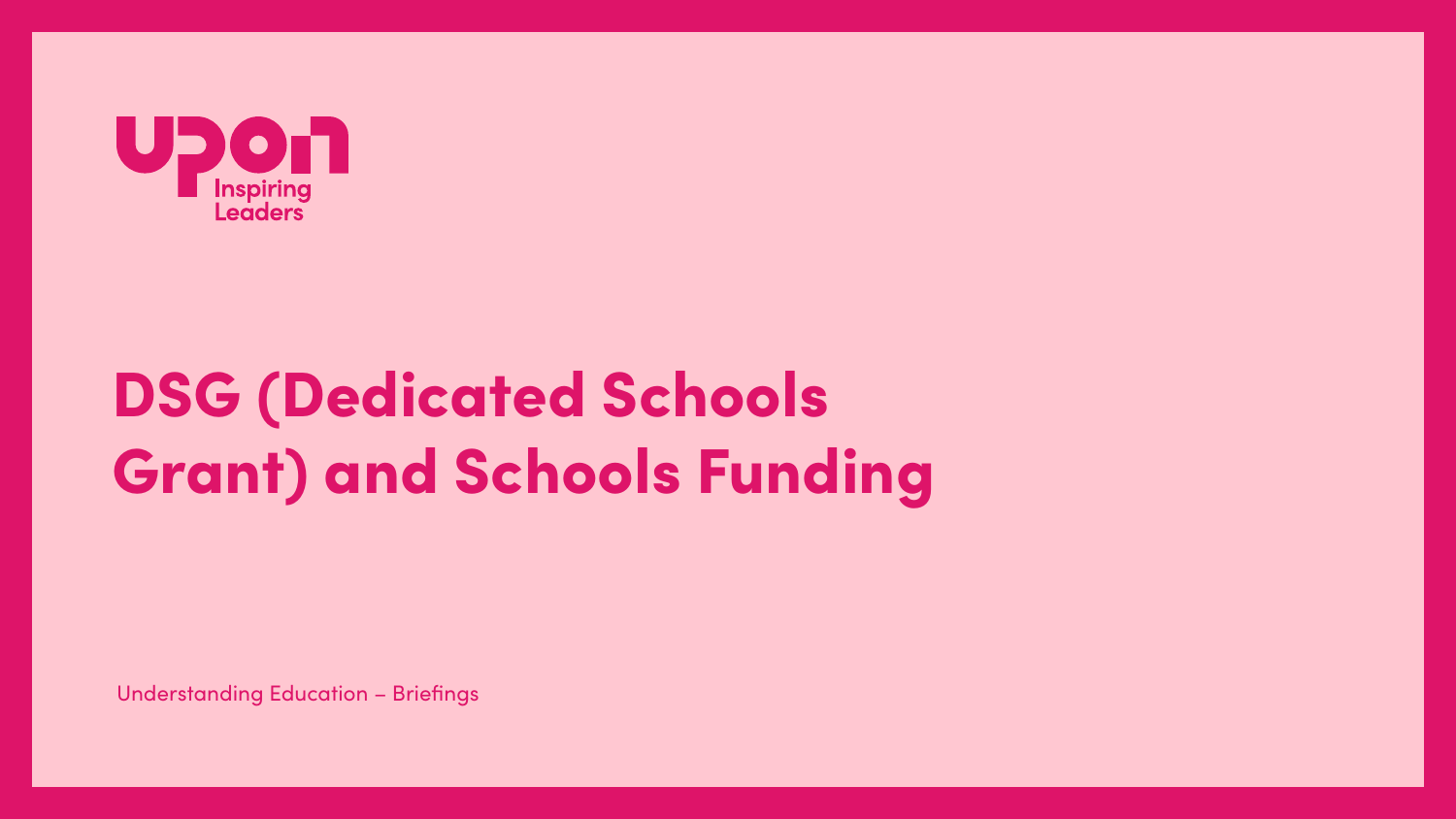## What do I need to know?

Local Authorities receive a block grant from the DfE called the Dedicated Schools Grant.

The DSG is a ring-fenced grant of which the majority is used to fund individual schools' budgets in maintained schools and academies.

It also funds Early Years nursery entitlement for 2, 3 and 4 year olds in maintained local authority nursery classes, and private, voluntary and independent (PVI) nurseries, as well as provision for pupils with High Needs, including those with Education Health & Care Plans (EHCPs) in special schools, special provision and mainstream schools.

The DSG is split into four blocks: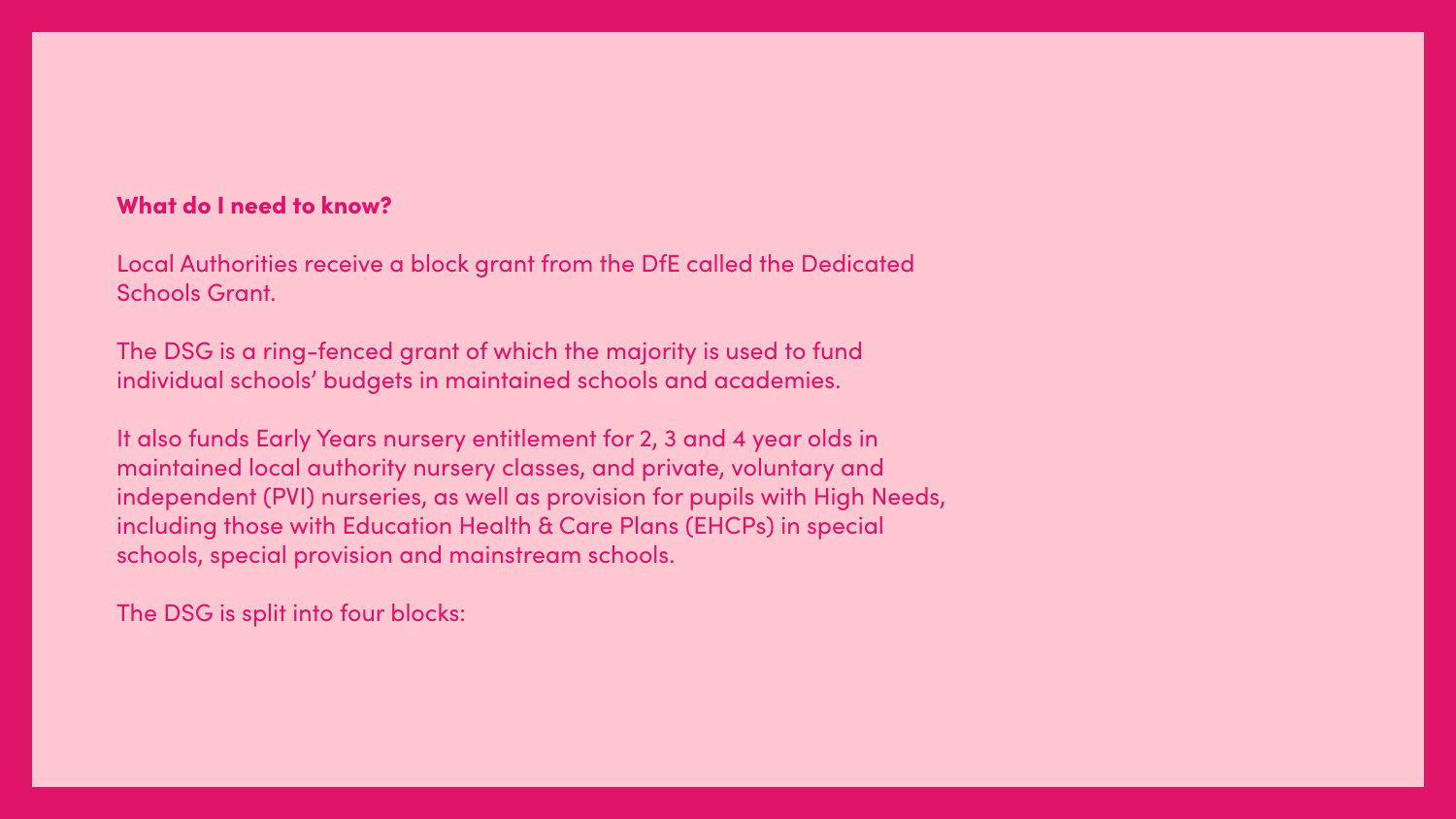## Schools Block

This funds schools on a per pupil basis and the minimum funding allocations have been set at £4,000 for Primary schools and £5,150 for Secondary pupils in 2021/22. In addition, schools receive additional allocations for sparsity, growth, deprivation, low prior attainment, looked after children and a range of other factors.

## Central School Services Block

This funds local authorities' statutory duties for both maintained and academy schools such as admissions, school attendance, safeguarding, asset management and others. The funding for these services is subject to approval by the School Forum on an annual basis. This funding has reduced year on year since the loss of the Education Services Grant in 2018 which was paid centrally.

## Early Years Block

The Local Authority determines a local funding formula for early years which results in a basic hourly rate for 2 year olds and a separate rate for 3 and 4 year olds. 95% of the total Early Years funding must be passed to providers. The Local Authority must consult providers on the proposed rates. The funding which is retained centrally (up to 5%) covers the costs of supporting and promoting the free 30 hours offer and supporting the central early years team.

## High Needs Block

This funds provision for pupils and students aged 0-24 who need high levels of support in schools and other provision. This includes:

- Special units and resourced provision in mainstream schools including maintained, academies and free schools
- Post 16 High Needs places in mainstream schools
- Special schools, both maintained and academies
- Pupil Referral Units (pre-16 places only)
- Alternative provision (academies and free schools)
- Further education and independent learning providers (post-16)
- High Needs funding also covers pupil based top up funding for pupils and students in places in these institutions and for pupils in special post-16 institutions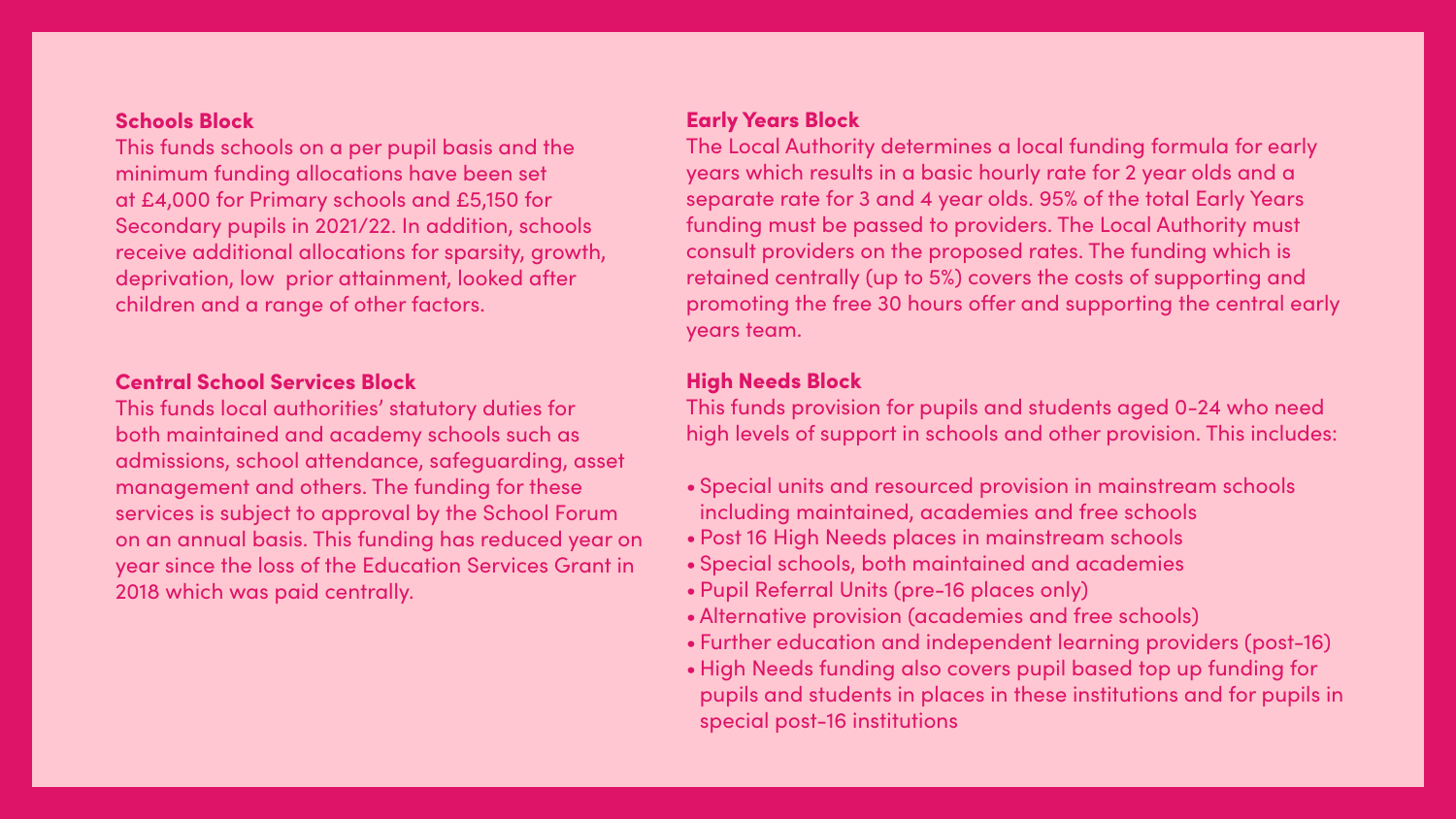## A new National Funding Formula (NFF) will replace the current practice of each local authority having its own formula. This is being used to calculate

core school funding and there are separate formulas for high needs, central services and early years.

The introduction of the National Funding Formula is intended to remove the disparities which have existed for many years in the amount of per pupil funding each Local Authority receives. Under the new formula, every Primary and Secondary school pupil will receive the same basic AWPU (Age Weighted Pupil Unit) of funding. Schools then receive further 'top ups' for additional factors e.g. sparsity, deprivation, LAC, EAL, split sites etc. The government has also introduced 'minimum funding levels' that top schools up to a minimum sum when the formula doesn't deliver this amount.

The NFF was due for implementation in full in 2020/21 and is described as the 'hard' NFF (where the DfE allocates budgets at school level). However, this has been deferred and it is for local authorities to determine individual school budgets for the foreseeable future. This is currently called the 'soft' NFF.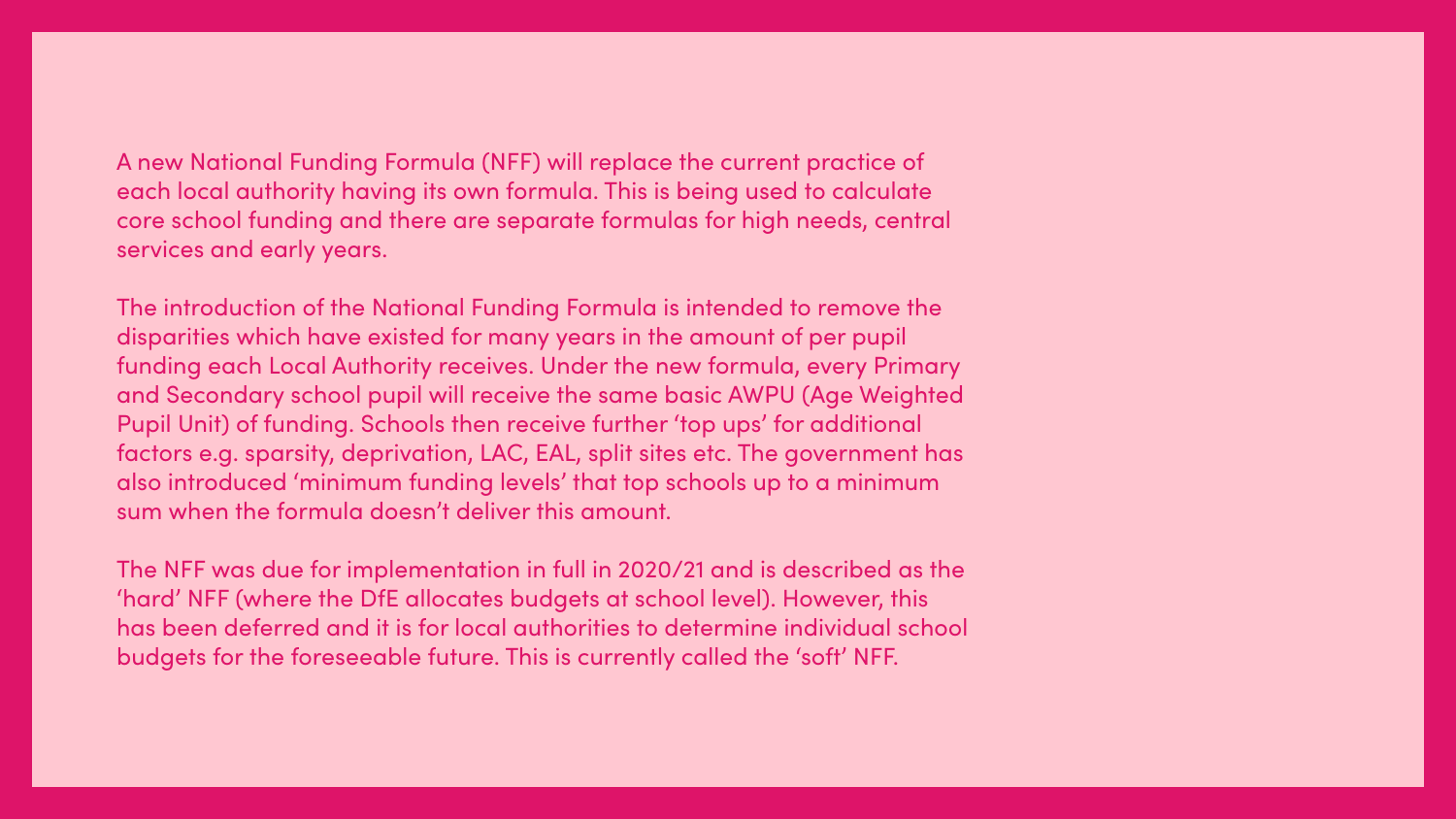## **Managing School Balances**

Local authorities are required to monitor school balances with school finance officers working with schools to understand what plans schools have in place to utilise balances that are in excess of recommended levels. Guidance states that Secondary schools should retain no more than 5% and Primary schools 8%. Most authorities work with their School Forum to review these on an annual basis. Whilst schools frequently hold higher balances for longer term commitments such as capital projects or to compensate for falling rolls, this needs to be evidenced and monitored to ensure approved plans to spend high balances are delivered.

Most School Forums are supportive of the need to reduce excessive surplus balances and some are involved in challenging schools and making decisions about whether to claw back a percentage from individual schools. Given that school funding is a significant part of the local authority's expenditure, high sums of money sitting in school balances can prompt challenge that this is money in the system that is not being distributed overall.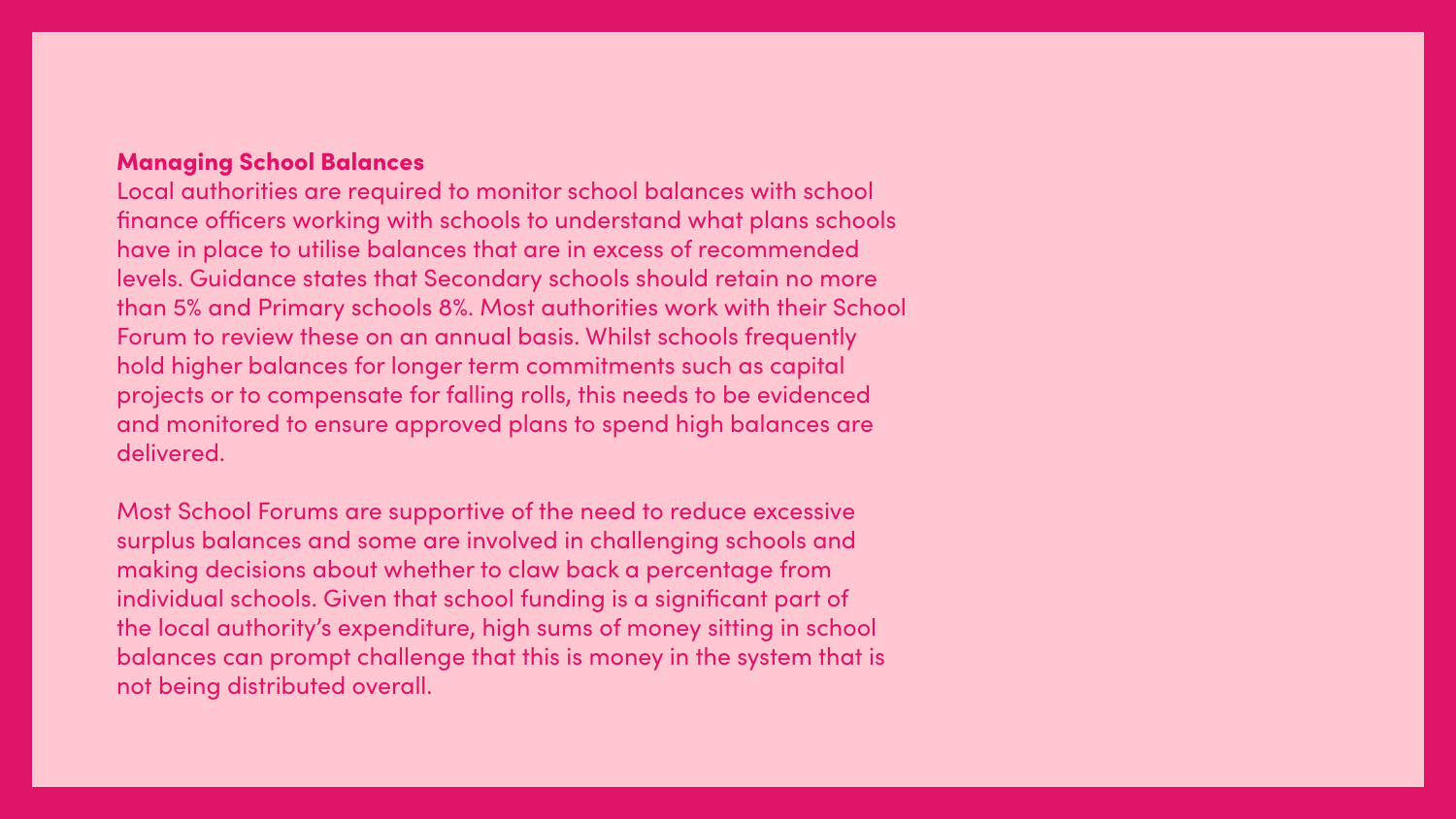## School Forums

Each local authority is required to have in place a 'Schools Forum' with which it makes decisions on local school funding. These forums include representatives from Nursery, Primary, Secondary, Special schools and PRU provision. They must also include academy representatives depending on the overall number of academies in the local authority area. In addition, the Forum should include representation of 16-19 providers, Early Years PVI providers and a Diocesan representative. Other attendees who can contribute to a school Forum meeting include an observer appointed by the Secretary of State, the Chief Financial officer (or representative), the Director of Children's Services, officers providing technical and financial advice, the Executive member for Children's Services, presenters of reports and the Executive Member with responsibility for resources.

Officers and members of the Authority are not entitled to vote and there are particular provisions relating to voting rights of maintained and non-maintained schools:

- •Only Primary representatives can vote on Primary de-delegation
- •Only Secondary representatives can vote on Secondary de-delegation
- •All schools' members (including Academies) can vote on the Scheme for Financing Schools
- •All schools' members (including Academies) can vote on other Schools Forum business, including on the funding formula
- •Maintained school members can vote on items relating to general duties and retained duties whereas academy members can only vote on retained duties.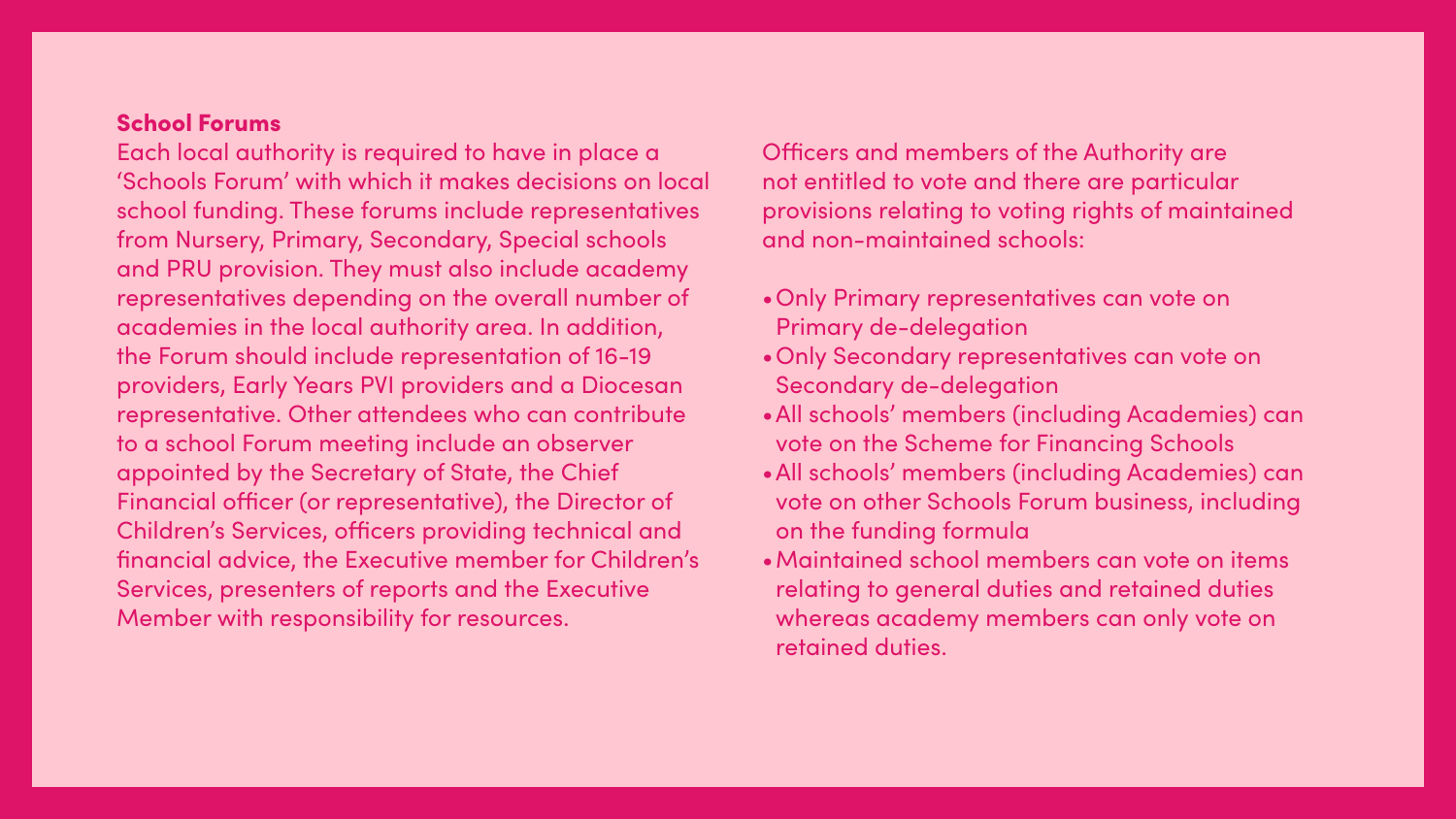School Forums are consulted on the local formula, where 14 variables, covering things such as deprivation and pupil mobility, are set, and determine how schools are funded across the local area. The Forum must also approve whether any brought forward deficit on de-delegated services can be met by the overall schools' budget. Decisions relating to the amounts to be set aside for pupil growth or for falling school rolls are further examples which the Forum determines.

The Forum must be consulted annually on the Scheme of Financial Management. It is then for the Local Authority to approve this. If there is disagreement between the Forum and the Local Authority, the DfE will adjudicate.

The School Forum must meet at least four times a year and the general pattern for most authorities is about six meetings per annum. The Forum is chaired by a non local authority member.